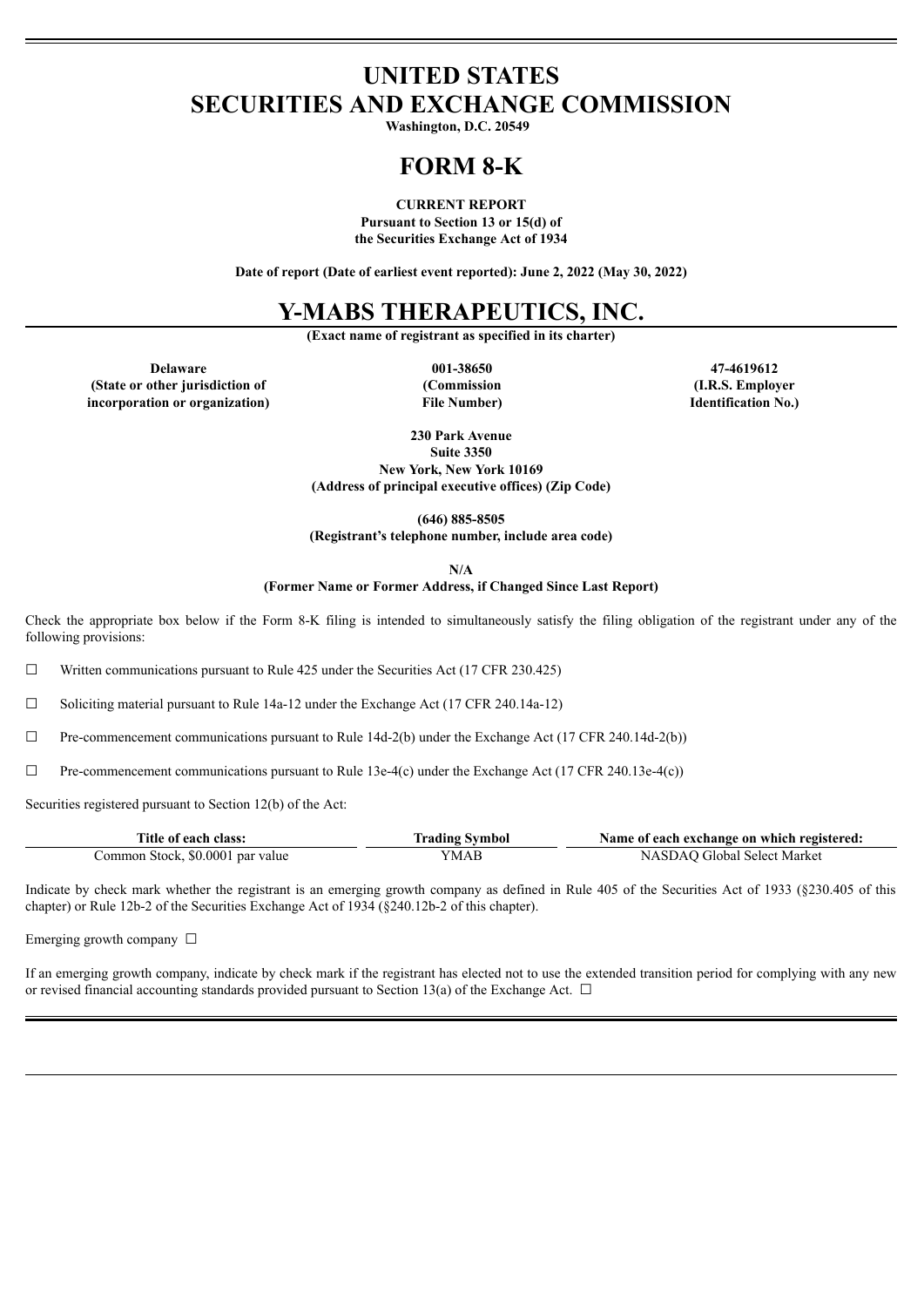### Item 5.02 Departure of Directors or Certain Officers: Election of Directors: Appointment of Certain Officers: Compensatory **Arrangements of Certain Officers.**

On May 30, 2022, Y-mAbs Therapeutics, Inc. (the "Company), entered into a retention cash bonus arrangement with the Company's Chief Financial Officer and Executive Vice President Bo Kruse, whereby Mr. Kruse is eligible for a cash retention bonus payment of DKK572,068.50 (approx. \$82,800) provided that Mr. Kruse remains employed with the Company until April 26, 2023 and provided that no notice of termination of his employment has been given by either Mr. Kruse or the Company on or before such date and provided that the Company's Biologics License Application for <sup>131</sup>Iomburtamab (which was recently accepted for priority review by the U.S. Food and Drug Administration ("FDA")) is approved by the FDA on or before said date.

Further, on May 30, 2022 the Company entered into a retention cash bonus arrangement with each of the Company's named executive officers, Senior Vice President and Chief Scientific Officer, Dr. Steen Lisby and Senior Vice President and Chief Medical Officer, Dr. Vignesh Rajah, whereby each of Dr. Lisby and Dr. Rajah are eligible for a cash retention bonus payment equal to 25% of his base salary, provided that he remains employed with the Company until April 26, 2023 and provided that no notice of termination of his employment has been given by either the Senior Vice president in question or the Company on or before such date and provided that the Company's Biologics License Application for <sup>131</sup>I-omburtamab is approved by the FDA on or before said date.

The information furnished pursuant to Item 5.02 on this Form 8-K, shall not be deemed "filed" for purposes of Section 18 of the Securities Exchange Act of 1934, as amended (the "Exchange Act"), or otherwise subject to the liabilities of that section, nor shall it be deemed incorporated by reference into any other filing under the Securities Act or the Exchange Act, except as expressly set forth by specific reference in such a filing.